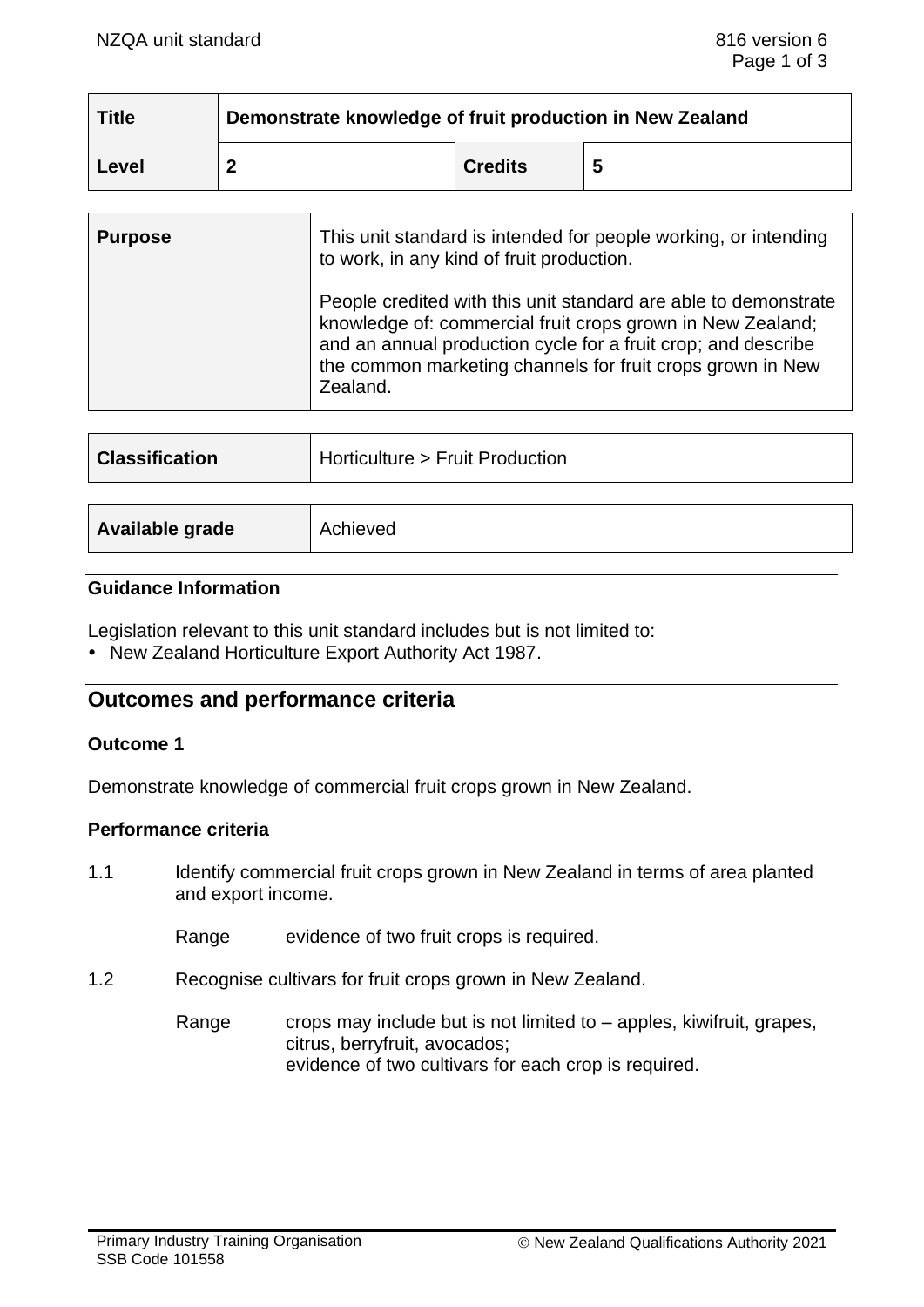1.3 Identify the plant type fruit crops are grown on.

Range crops may include but is not limited to  $-$  apples, kiwifruit, grapes, citrus, berryfruit, avocados; evidence of evergreen and deciduous tree, shrub, vine, bramble, bush.

## **Outcome 2**

Describe the common marketing channels for fruit crops grown in New Zealand.

### **Performance criteria**

2.1 Describe marketing systems and sale options used by growers for fruit crops.

Range crops may include but are not limited to  $-$  apples, kiwifruit, grapes, citrus, berryfruit, avocados; evidence of three fruit crops is required; evidence of marketing systems and sale options for each fruit crop is required.

- 2.2 Describe the Horticultural Export Authority in terms of its functions, crops it covers, and how it can assist crop marketing.
- 2.3 Describe the importance of maintaining quality and phytosanitary requirements set by overseas authorities.

### **Outcome 3**

Demonstrate knowledge of an annual production cycle for a fruit crop.

### **Performance criteria**

- 3.1 Describe the annual production cycle for a fruit crop.
	- Range pruning, pest control, weed control, thinning, irrigation, fertilising, harvesting.
- 3.2 Describe options for controlling pests and diseases in fruit crops.

Range integrated fruit production, organic, agrichemical.

3.3 Identify peak times during the year for employing casual labour on an orchard.

| Planned review date | 31 December 2025 |
|---------------------|------------------|
|---------------------|------------------|